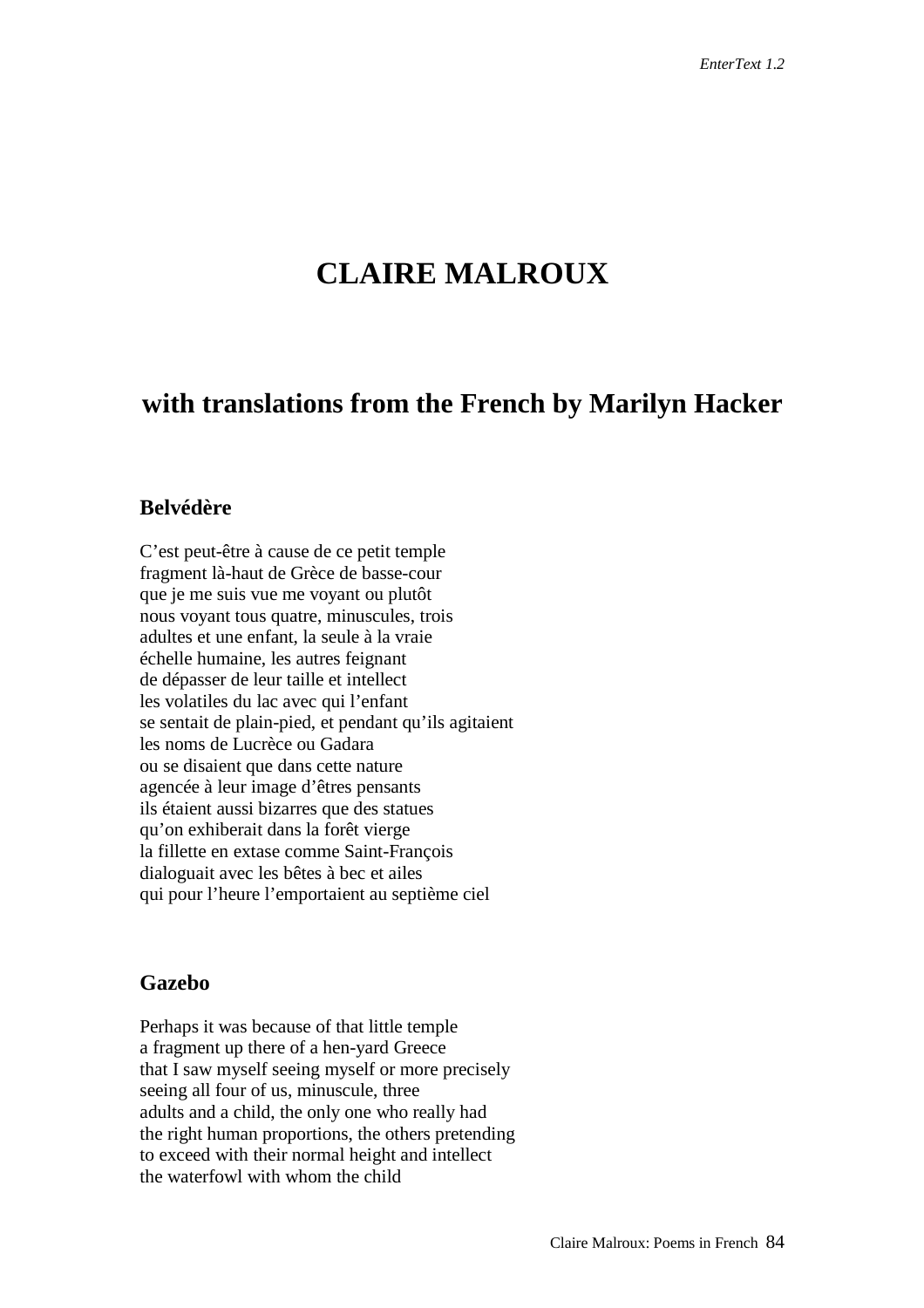felt herself on an equal footing, and while they bandied the names of Lucretius or Gadara or told each other that in this natural setting laid out in their image as thinking beings they were as outrageous as statues displayed in a virgin forest the little girl in ecstasy like Saint Francis talked with beaked and winged beasts who just then bore her up to seventh heaven

#### **Ressac**

Là-bas on ne sait quoi se clôt, battement De transparences sans traces de doigts Sinon de sang pour guider vers l'essaim Des bonheurs minuscules qui laissèrent Un goût de lait et de miel

Chaque abeille Eblouit la trame mais la détruit à mesure Eveil d'un soufflé caverneux sur la poitrine De l'été comme en soulève la mer Quand elle se jette contre le roc et le mord Aux heures où la lune la flagelle Byronesque suicidée

cherchant nue Sous sa fourrure la volupté de la plaie Encore une fois brûler ses lèvres Au chaudron des douleurs, respirer le poison Des entrailles en entrant dans la mort

#### **Backwash**

Something, we don't know what, is shutting off down there, a fluttering Of transparencies with no trace of fingerprints If not bloody ones leading toward the swarm Of minuscule joys which left A taste of milk and honey Each bee Dazzles the woven framework as it destroys it A cavernous breath awakens in the chest Of summer, like the ones the sea heaves When she throws herself against the rock and bites it During the hours when she's whipped by the moon Byronesque suicide feeling, naked under